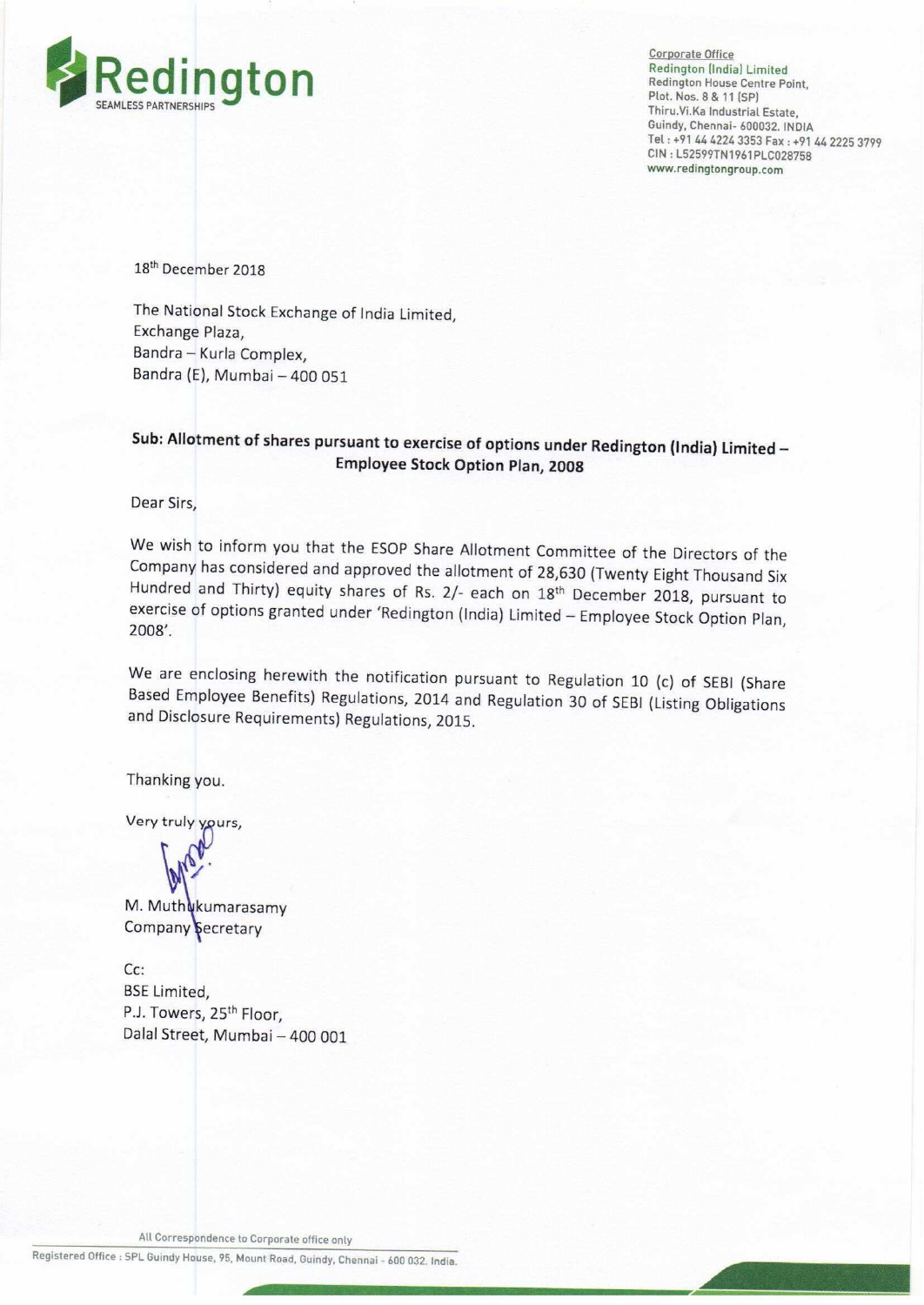

## REGULATION 10(C) - FORMAT OF NOTIFICATION FOR ISSUE OF SHARES

| S. No.         | <b>PARTICULARS</b>                                                                                                                                          | <b>DETAILS</b>                                                                           |
|----------------|-------------------------------------------------------------------------------------------------------------------------------------------------------------|------------------------------------------------------------------------------------------|
| $\mathbf{1}$   | Company name and address of Registered<br>Office                                                                                                            | Redington (India) Limited<br>SPL Guindy House, 95, Mount Road, Guindy<br>Chennai- 600032 |
| $\overline{2}$ | Name of the Stock Exchanges on which the<br>company's shares are listed                                                                                     | National Stock Exchange of India Limited<br><b>BSE Limited</b>                           |
| $\overline{3}$ | Filing date of the statement referred in<br>regulation 10(b) of the SEBI (Share Based<br>Employee Benefits) Regulations, 2014 with<br><b>Stock Exchange</b> | NSE: 25 <sup>th</sup> April 2008<br>$\bullet$<br>BSE: 9 <sup>th</sup> May 2008           |
| $\overline{4}$ | Filing Number, if any                                                                                                                                       | NSE: NSE/ LIST/71871-B<br>$\bullet$<br>BSE: DCS/ IPO/BS/ESOP-<br>IP/171/2008-09          |
| 5              | Title of the Scheme pursuant to which<br>shares are issued, if any                                                                                          | Redington (India) Limited -Employee Stock<br>Option Plan, 2008                           |
| 6              | Kind of security to be listed                                                                                                                               | Equity                                                                                   |
| $\overline{7}$ | Par value of the shares                                                                                                                                     | <b>Rs. 2</b>                                                                             |
| 8              | Date of issue of shares                                                                                                                                     | 18 <sup>th</sup> December 2018                                                           |
| 9              | Number of shares issued                                                                                                                                     | 28,630                                                                                   |
| 10             | Distinctive number of the share, if applicable                                                                                                              | 389,052,686 to 389,081,315                                                               |
| 11             | ISIN Number of the shares if issued in Demat                                                                                                                | INE891D01026                                                                             |
| 12             | Exercise price per share                                                                                                                                    | Rs. 79.30                                                                                |
| 13             | Premium per share                                                                                                                                           | Rs. 77.30                                                                                |
| 14             | Total Issued shares after this issue                                                                                                                        | 389,081,315                                                                              |

 $\overline{C}$